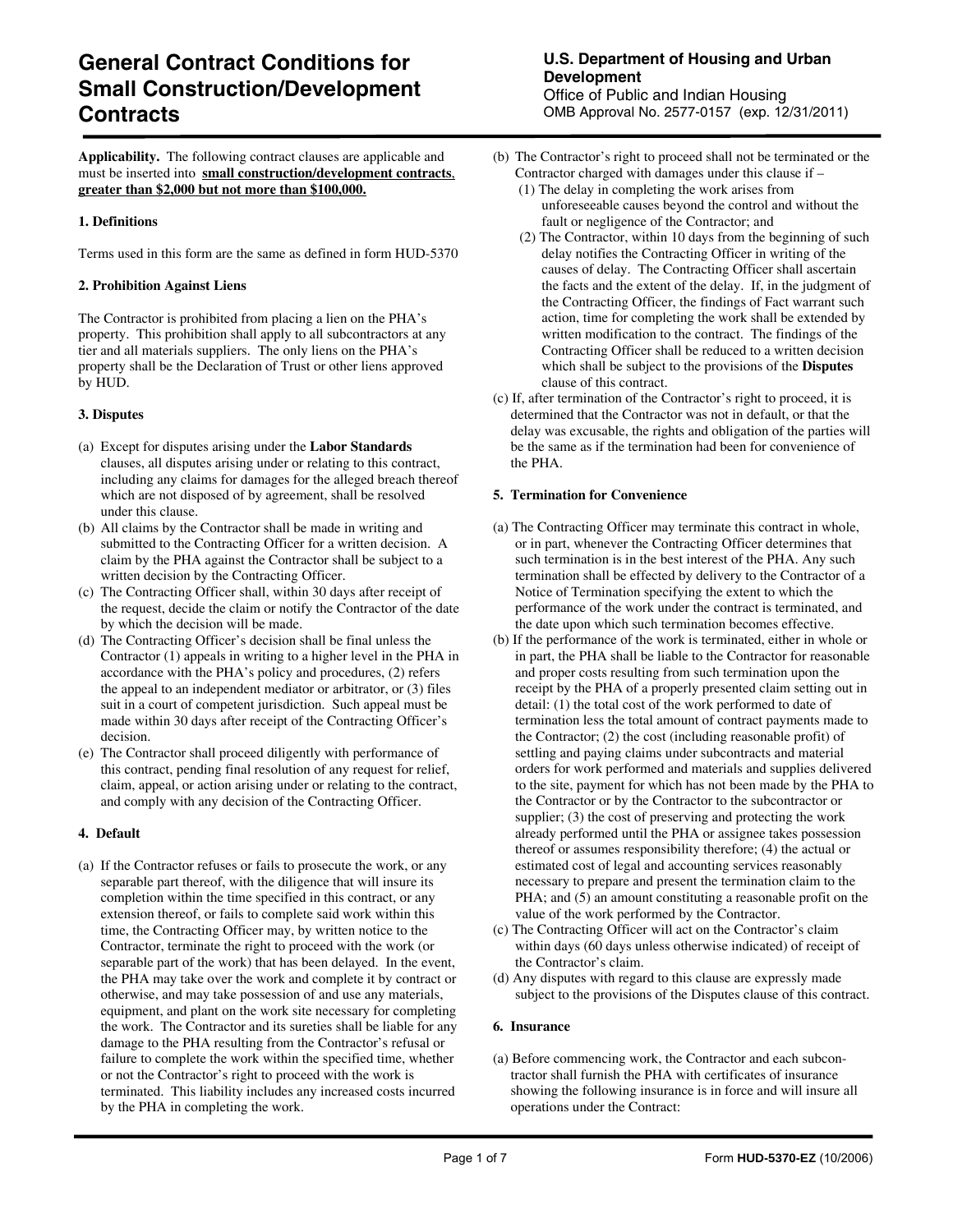(1) Workers' Compensation, in accordance with state or Territorial Workers' Compensation laws.

 (2) Commercial General Liability with a combined single limit for bodily injury and property damage of not less than \$\_\_\_\_\_\_\_\_ [Contracting Officer insert amount] per occurrence to protect the Contractor and each subcontractor against claims for bodily injury or death and damage to the property of others. This shall cover the use of all equipment, hoists, and vehicles on the site(s) not covered by Automobile Liability under (3) below. If the Contractor has a "claims-made" policy, then the following additional requirements apply: the policy must provide a "retroactive date" which must be on or before the execution date of the Contract; and the extended reporting period may not be less than five years following the completion date of the Contract.

 (3) Automobile Liability on owned and non -owned motor vehicles used on the site(s) or in connection therewith for a combined single limit for bodily injury and property damage of not less than \$\_\_\_\_\_\_ [Contracting Officer insert amount] per occurrence.

- (b) Before commencing work, the Contractor shall furnish the PHA with a certificate of insurance evidencing that Builder's Risk (fire and extended coverage) Insurance on all work in place and/or materials stored at the building site(s), including foundations and building equipment, is in force. The Builder's Risk Insurance shall be for the benefit of the Contractor and the PHA as their interests may appear and each shall be named in the policy or policies as an insured. The Contractor in installing equipment supplied by the PHA shall carry insurance on such equipment from the time the Contractor takes possession thereof until the Contract work is accepted by the PHA. The Builder's Risk Insurance need not be carried on excavations, piers, footings, or foundations until such time as work on the superstructure is started. It need not be carried on landscape work. Policies shall furnish coverage at all times for the full cash value of all completed construction, as well as materials in place and/or stored at the site(s), whether or not partial payment has been made by the PHA. The Contractor may terminate this insurance on buildings as of the date taken over for occupancy by the PHA. The Contractor is not required to carry Builder's Risk Insurance for modernization work which does not involve structural alterations or additions and where the PHA's existing fire and extended coverage policy can be endorsed to include such work.
- (c) All insurance shall be carried with companies which are financially responsible and admitted to do business in the State in which the project is located. If any such insurance is due to expire during the construction period, the Contractor (including subcontractors, as applicable) shall not permit the coverage to lapse and shall furnish evidence of coverage to the Contracting Officer. All certificates of insurance, as evidence of coverage, shall provide that no coverage may be canceled or non-renewed by the insurance company until at least 30 days prior written notice has been given to the Contracting Officer.

## **7. Contract Modifications**

- (a) Only the Contracting Officer has authority to modify any term or condition of this contract. Any contract modification shall be authorized in writing.
- (b) The Contracting Officer may modify the contract unilaterally (1) pursuant to a specific authorization stated in a contract clause (e.g., Changes); or (2) for administrative matters which

do not change the rights or responsibilities of the parties (e.g., change in the PHA address). All other contract modifications shall be in the form of supplemental agreements signed by the Contractor and the Contracting Officer.

(c) When a proposed modification requires the approval of HUD prior to its issuance (e.g., a change order that exceeds the PHA's approved threshold), such modification shall not be effective until the required approval is received by the PHA.

## **8. Changes**

- (a) The Contracting Officer may, at any time, without notice to the sureties, by written order designated or indicated to be a change order, make changes in the work within the general scope of the contract including changes:
	- (1) In the specifications (including drawings and designs);
	- (2) In the method or manner of performance of the work;
	- (3) PHA-furnished facilities, equipment, materials, services, or site; or,

(4) Directing the acceleration in the performance of the work.

- (b) Any other written order or oral order (which, as used in this paragraph (b), includes direction, instruction, interpretation, or determination) from the Contracting Officer that causes a change shall be treated as a change order under this clause; provided, that the Contractor gives the Contracting Officer written notice stating (1) the date, circumstances and source of the order and (2) that the Contractor regards the order as a change order.
- (c) Except as provided in this clause, no order, statement or conduct of the Contracting Officer shall be treated as a change under this clause or entitle the Contractor to an equitable adjustment.
- (d) If any change under this clause causes an increase or decrease in the Contractor's cost of, or the time required for the performance of any part of the work under this contract, whether or not changed by any such order, the Contracting Officer shall make an equitable adjustment and modify the contract in writing. However, except for a adjustment based on defective specifications, no proposal for any change under paragraph (b) above shall be allowed for any costs incurred more than 20 days (5 days for oral orders) before the Contractor gives written notice as required. In the case of defective specifications for which the PHA is responsible, the equitable adjustment shall include any increased cost reasonably incurred by the Contractor in attempting to comply with the defective specifications.
- (e) The Contractor must assert its right to an adjustment under this clause within 30 days after (1) receipt of a written change order under paragraph (a) of this clause, or (2) the furnishing of a written notice under paragraph (b) of this clause, by submitting a written statement describing the general nature and the amount of the proposal. If the facts justify it, the Contracting Officer may extend the period for submission. The proposal may be included in the notice required under paragraph (b) above. No proposal by the Contractor for an equitable adjustment shall be allowed if asserted after final payment under this contract.
- (f) The Contractor's written proposal for equitable adjustment shall be submitted in the form of a lump sum proposal supported with an itemized breakdown of all increases and decreases in the contract in at least the following details:
	- (1) Direct Costs. Materials (list individual items, the quantity and unit cost of each, and the aggregate cost); Transportation and delivery costs associated with materials; Labor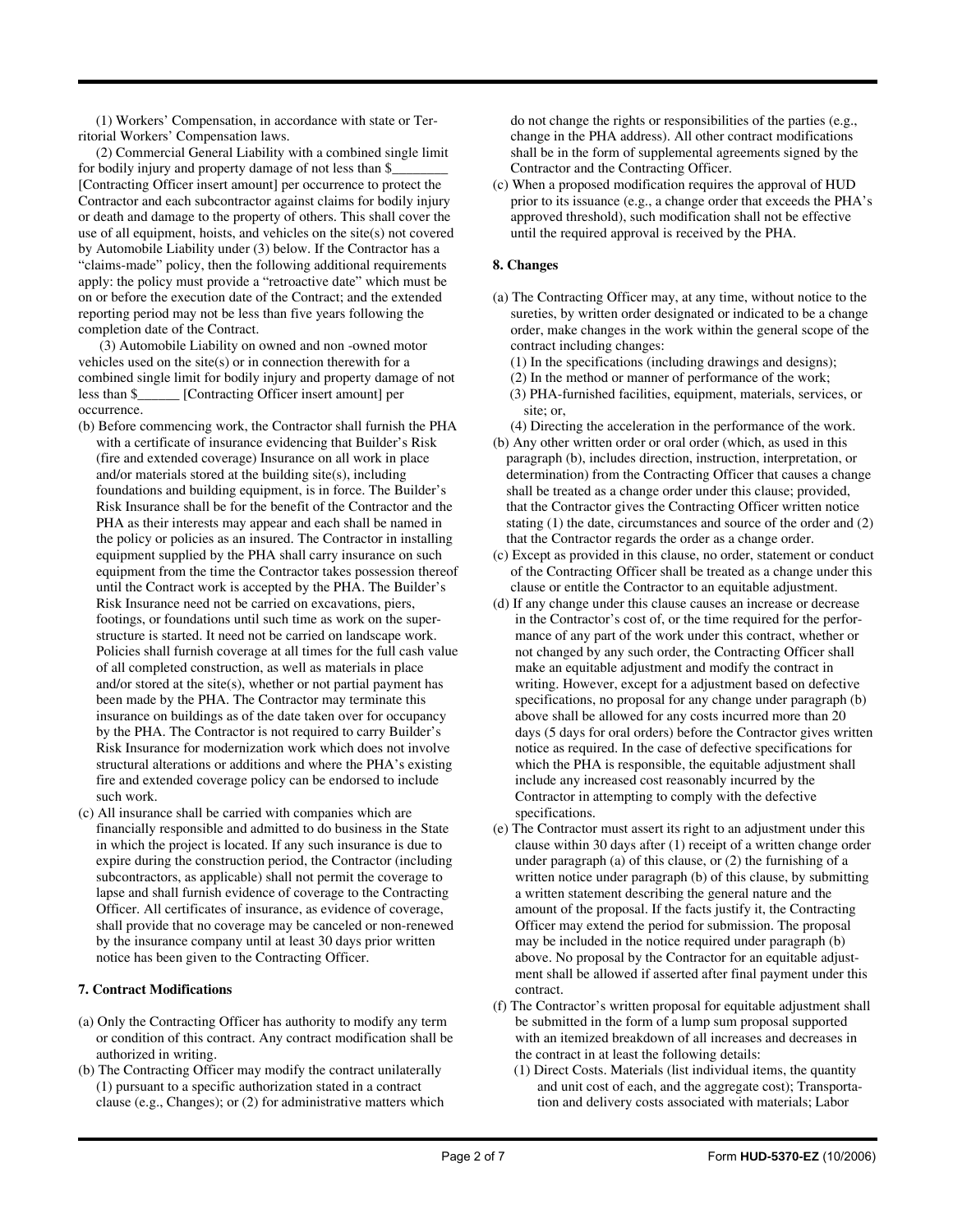breakdowns by hours or unit costs (identified with specific work to be performed); Construction equipment exclusively necessary for the change; Costs of preparation and/ or revision to shop drawings resulting from the change; Worker's Compensation and Public Liability Insurance; Employment taxes under FICA and FUTA; and, Bond Costs - when size of change warrants revision.

- (2) Indirect Costs. Indirect costs may include overhead, general and administrative expenses, and fringe benefits not normally treated as direct costs.
- (3) Profit. The amount of profit shall be negotiated and may vary according to the nature, extent, and complexity of the work required by the change.

The allowability of the direct and indirect costs shall be determined in accordance with the Contract Cost Principles and Procedures for Commercial Firms in Part 31 of the Federal Acquisition Regulation (48 CFR 1-31), as implemented by HUD Handbook 2210.18, in effect on the date of this contract. The Contractor shall not be allowed a profit on the profit received by any subcontractor. Equitable adjustments for deleted work shall include a credit for profit and may include a credit for indirect costs. On proposals covering both increases and decreases in the amount of the contract, the application of indirect costs and profit shall be on the net-change in direct costs for the Contractor or subcontractor performing the work.

- (g) The Contractor shall include in the proposal its request for time extension (if any), and shall include sufficient information and dates to demonstrate whether and to what extent the change will delay the completion of the contract in its entirety.
- (h) The Contracting Officer shall act on proposals within 30 days after their receipt, or notify the Contractor of the date when such action will be taken.
- (i) Failure to reach an agreement on any proposal shall be a dispute under the clause entitled Disputes herein. Nothing in this clause, however, shall excuse the Contractor from proceeding with the contract as changed.
- (j) Except in an emergency endangering life or property, no change shall be made by the Contractor without a prior order from the Contracting Officer.

#### **9. Examination and Retention of Contractor's Records**

The HA, HUD, or Comptroller General of the United States, or any of their duly authorized representatives shall, until three years after final payment under this contract, have access to and the right to examine any of the Contractor's directly pertinent books, documents, papers, or other records involving transactions related to this contract for the purpose of making audit, examination, excerpts, and transcriptions.

#### **10. Rights in Data and Patent Rights (Ownership and Proprietary Interest)**

The HA shall have exclusive ownership of, all proprietary interest in, and the right to full and exclusive possession of all information, materials, and documents discovered or produced by Contractor pursuant to the terms of this Contract, including but not limited to reports, memoranda or letters concerning the research and reporting tasks of this Contract.

#### **11. Energy Efficiency**

The Contractor shall comply with all mandatory standards and policies relating to energy efficiency which are contained in the energy conservation plan issued in compliance with the Energy Policy and Conservation Act (Pub.L. 94-163) for the State in which the work under this contract is performed.

#### **12. Procurement of Recovered Materials**

- (a) In accordance with Section 6002 of the Solid Waste Disposal Act, as amended by the Resource Conservation and Recovery Act, the Contractor shall procure items designated in guidelines of the Environmental Protection Agency (EPA) at 40 CFR Part 247 that contain the highest percentage of recovered materials practicable, consistent with maintaining a satisfactory level of competition. The Contractor shall procure items designated in the EPA guidelines that contain the highest percentage of recovered materials practicable unless the Contractor determines that such items: (1) are not reasonably available in a reasonable period of time; (2) fail to meet reasonable performance standards, which shall be determined on the basis of the guidelines of the National Institute of Standards and Technology, if applicable to the item; or (3) are only available at an unreasonable price.
- (b) Paragraph (a) of this clause shall apply to items purchased under this contract where: (1) the Contractor purchases in excess of \$10,000 of the item under this contract; or (2) during the preceding Federal fiscal year, the Contractor: (i) purchased any amount of the items for use under a contract that was funded with Federal appropriations and was with a Federal agency or a State agency or agency of a political subdivision of a State; and (ii) purchased a total of in excess of \$10,000 of the item both under and outside that contract.

#### **13. Training and Employment Opportunities for Residents in the Project Area** (Section 3, HUD Act of 1968; 24 CFR 135)

- (a) The work to be performed under this contract is subject to the requirements of section 3 of the Housing and Urban Development Act of 1968, as amended, 12 U.S.C. 1701u (section 3). The purpose of section 3 is to ensure that employment and other economic opportunities generated by HUD assistance or HUD-assisted projects covered by section 3, shall, to the greatest extent feasible, be directed to low- and very low-income persons, particularly persons who are recipients of HUD assistance for housing.
- (b) The parties to this contract agree to comply with HUD's regulations in 24 CFR Part 135, which implement section 3. As evidenced by their execution of this contract, the parties to this contract certify that they are under no contractual or other impediment that would prevent them from complying with the Part 135 regulations.
- (c) The contractor agrees to send to each labor organization or representative of workers with which the contractor has a collective bargaining agreement or other understanding, if any, a notice advising the labor organization or workers' representative of the contractor's commitments under this section 3 clause, and will post copies of the notice in conspicuous places at the work site where both employees and applicants for training and employment positions can see the notice. The notice shall describe the section 3 preference, shall set forth minimum number and job titles subject to hire, availability of apprenticeship and training positions, the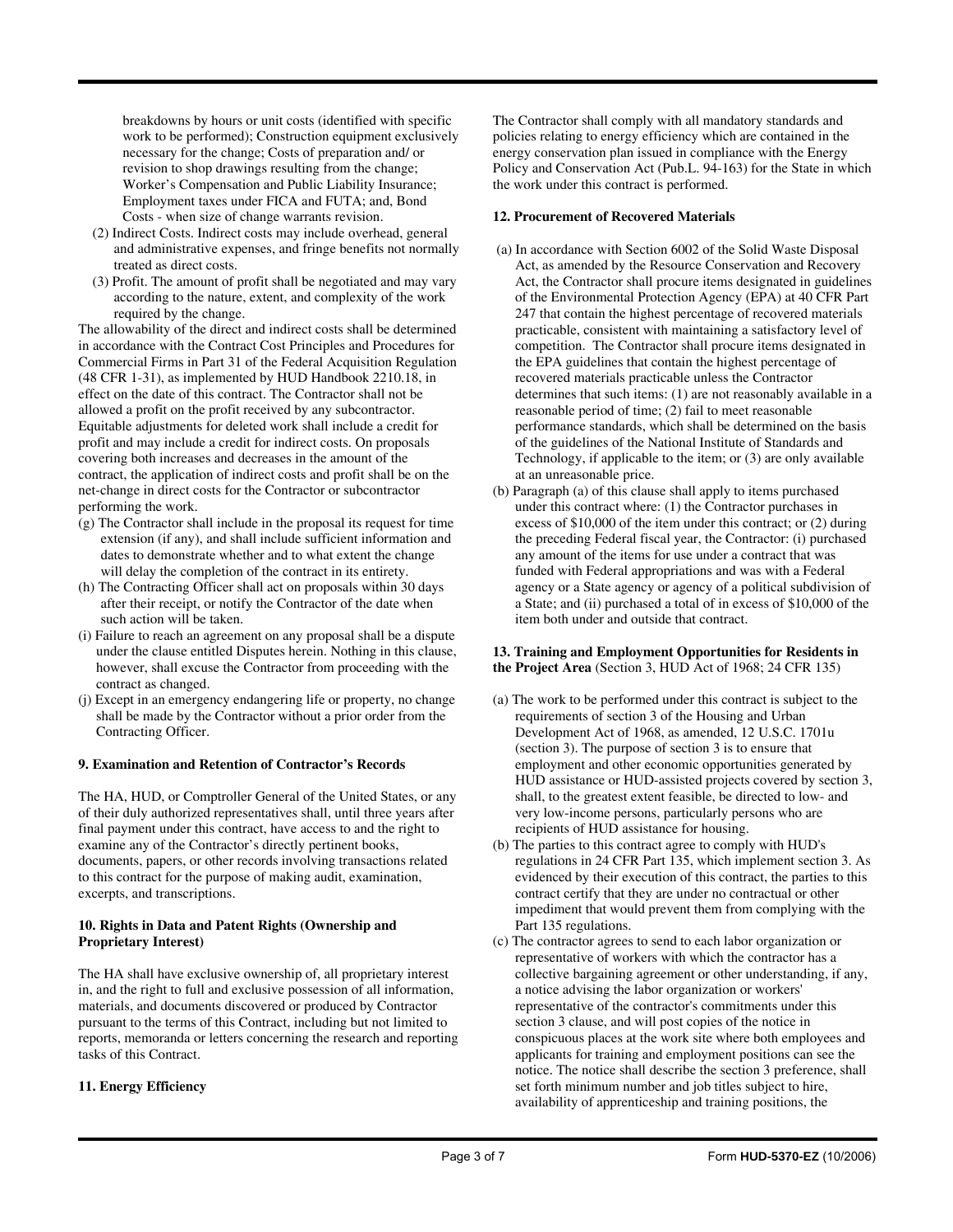qualifications for each; and the name and location of the person(s) taking applications for each of the positions; and the anticipated date the work shall begin.

- (d) The contractor agrees to include this section 3 clause in every subcontract subject to compliance with regulations in 24 CFR Part 135, and agrees to take appropriate action, as provided in an applicable provision of the subcontract or in this section 3 clause, upon a finding that the subcontractor is in violation of the regulations in 24 CFR Part 135. The contractor will not subcontract with any subcontractor where the contractor has notice or knowledge that the subcontractor has been found in violation of the regulations in 24 CFR Part 135.
- (e) The contractor will certify that any vacant employment positions, including training positions, that are filled (1) after the contractor is selected but before the contract is executed, and (2) with persons other than those to whom the regulations of 24 CFR Part 135 require employment opportunities to be directed, were not filled to circumvent the contractor's obligations under 24 CFR Part 135.
- (f) Noncompliance with HUD's regulations in 24 CFR Part 135 may result in sanctions, termination of this contract for default, and debarment or suspension from future HUD assisted contracts.

## **14. Labor Standards - Davis-Bacon and Related Acts**

### (a) **Minimum Wages.**

(1) All laborers and mechanics employed under this contract in the construction or development of the project(s) involved will be paid unconditionally and not less often than once a week, and without subsequent deduction or rebate on any account (except such payroll deductions as are permitted by regulations issued by the Secretary of Labor under the Copeland Act (29 CFR Part 3)), the full amount of wages and bona fide fringe benefits (or cash equivalents thereof) due at time of payment computed at rates not less than those contained in the wage determination of the Secretary of Labor which is attached hereto and made a part hereof, regardless of any contractual relationship which may be alleged to exist between the Contractor and such laborers and mechanics. Contributions made or costs reasonably anticipated for bona fide fringe benefits under Section 1(b)(2) of the Davis-Bacon Act on behalf of laborers or mechanics are considered wages paid to such laborers or mechanics, subject to the provisions of 29 CFR  $5.5(a)(1)(iv)$ ; also, regular contributions made or costs incurred for more than a weekly period (but not less often than quarterly) under plans, funds, or programs which cover the regular weekly period, are deemed to be constructively made or incurred during such weekly period. Such laborers and mechanics shall be paid the appropriate wage rate and fringe benefits in the wage determination for the classification of work actually performed, without regard to skill, except as provided in 29 CFR 5.5(a)(4). Laborers or mechanics performing work in more than one classification may be compensated at the rate specified for each classification for the time actually worked therein; provided, that the employer's payroll records accurately set forth the time spent in each classification in which work is performed. The wage determination (including any additional classification and wage rates conformed under 29 CFR  $5.5(a)(1)(ii)$  and the Davis-Bacon poster (WH-1321) shall be posted at all times by the Contractor and its subcontractors at the site of the work in

a prominent and accessible place where it can be easily seen by the workers.

- (2) (i) Any class of laborers or mechanics, including helpers, which is not listed in the wage determination and which is to be employed under the contract shall be classified in conformance with the wage determination. HUD shall approve an additional classification and wage rate and fringe benefits therefor only when all the following criteria have been met:
	- (a) The work to be performed by the classification requested is not performed by a classification in the wage determination; and
	- (b) The classification is utilized in the area by the construction industry; and
	- (c) The proposed wage rate, including any bona fide fringe benefits, bears a reasonable relationship to the wage rates contained in the wage determination.
	- (ii) If the Contractor and the laborers and mechanics to be employed in the classification (if known), or their representatives, and HUD or its designee agree on the classification and wage rate (including the amount designated for fringe benefits where appropriate), a report of the action shall be sent by HUD or its designee to the Administrator of the Wage and Hour Division, Employee Standards Administration, U.S. Department of Labor, Washington, DC 20210. The Administrator, or an authorized representative, will approve, modify, or disapprove every additional classification action within 30 days of receipt and so advise HUD or its designee or will notify HUD or its designee within the 30-day period that additional time is necessary.
	- (iii) In the event the Contractor, the laborers or mechanics to be employed in the classification or their representatives, and HUD or its designee do not agree on the proposed classification and wage rate (including the amount designated for fringe benefits, where appropriate), HUD or its designee shall refer the questions, including the views of all interested parties and the recommendation of HUD or its designee, to the Administrator of the Wage and Hour Division for determination. The Administrator, or an authorized representative, will issue a determination within 30 days of receipt and so advise HUD or its designee or will notify HUD or its designee within the 30-day period that additional time is necessary.
	- (iv) The wage rate (including fringe benefits where appropriate) determined pursuant to subparagraphs  $(a)(2)(ii)$  or  $(iii)$  of this clause shall be paid to all workers performing work in the classification under this contract from the first day on which work is performed in the classification.

(3) Whenever the minimum wage rate prescribed in the contract for a class of laborers or mechanics includes a fringe benefit which is not expressed as an hourly rate, the Contractor shall either pay the benefit as stated in the wage determination or shall pay another bona fide fringe benefit or an hourly cash equivalent thereof.

(4) If the Contractor does not make payments to a trustee or other third person, the Contractor may consider as part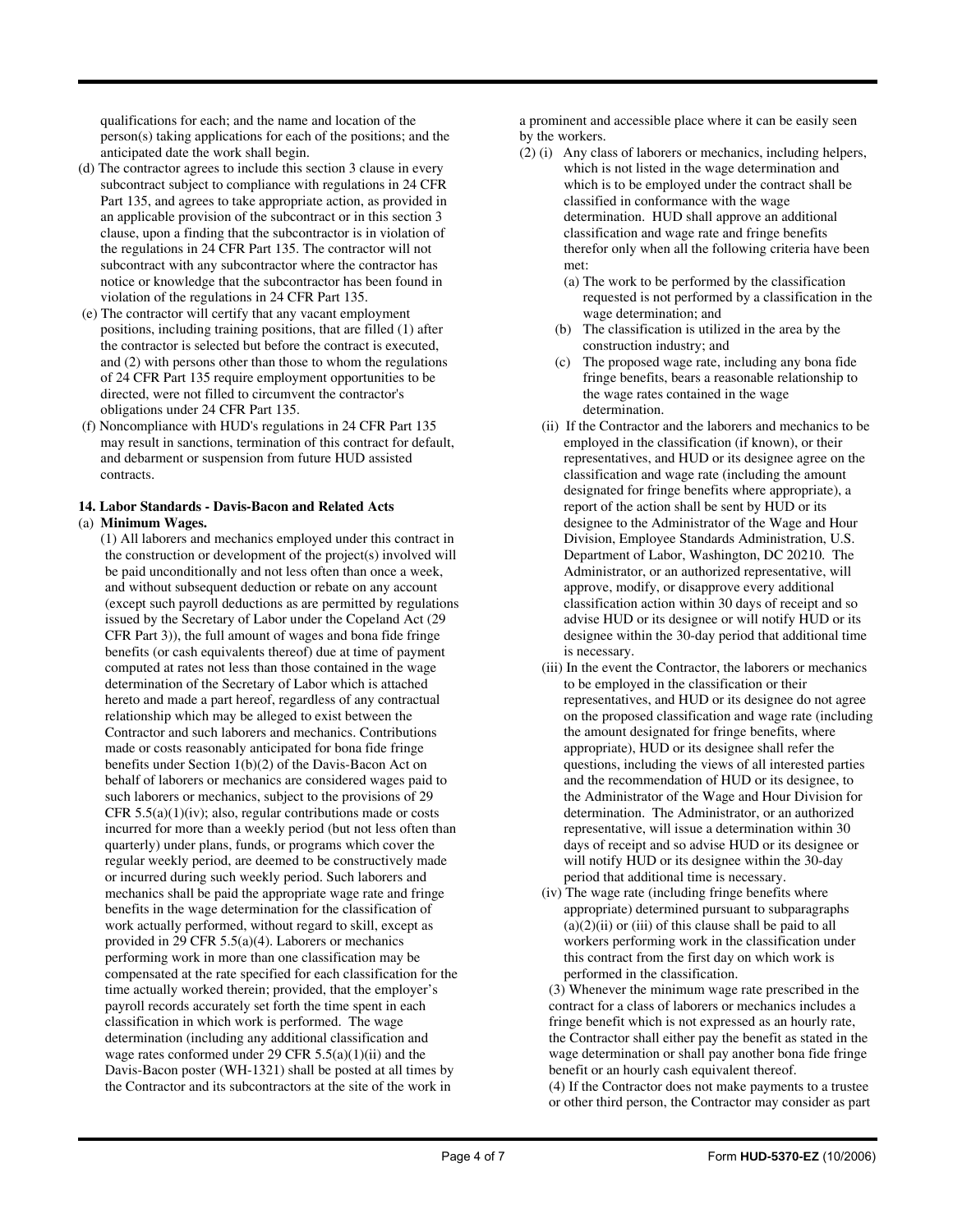of the wages of any laborer or mechanic the amount of any costs reasonably anticipated in providing bona fide fringe benefits under a plan or program; *provided*, that the Secretary of Labor has found, upon the written request of the Contractor, that the applicable standards of the Davis-Bacon Act have been met. The Secretary of Labor may require the Contractor to set aside in a separate account assets for the meeting of obligations under the plan or program.

(b) **Withholding of Funds.** HUD or its designee shall, upon its own action or upon written request of an authorized representative of the Department of Labor, withhold or cause to be withheld from the Contractor under this contract or any other Federal contract with the same prime Contractor, or any other Federally-assisted contract subject to Davis-Bacon prevailing wage requirements, which is held by the same prime Contractor, so much of the accrued payments or advances as may be considered necessary to pay laborers and mechanics, including apprentices, trainees, and helpers, employed by the Contractor or any subcontractor the full amount of wages required by the contract. In the event of failure to pay any laborer or mechanic, including any apprentice, trainee, or helper, employed or working in the construction or development of the project, all or part of the wages required by the contract, HUD or its designee may, after written notice to the Contractor, take such action as may be necessary to cause the suspension of any further payment, advance, or guarantee of funds until such violations have ceased. HUD or its designee may, after written notice to the Contractor, disburse such amounts withheld for and on account of the Contractor or subcontractor to the respective employees to whom they are due.

#### (c) **Payrolls and Basic Records**.

(1) Payrolls and basic records relating thereto shall be maintained by the Contractor during the course of the work and preserved for a period of three years thereafter for all laborers and mechanics working in the construction or development of the project. Such records shall contain the name, address, and social security number of each such worker, his or her correct classification, hourly rates of wages paid (including rates of contributions or costs anticipated for bona fide fringe benefits or cash equivalents thereof of the types described in section  $1(b)(2)(B)$  of the Davis-Bacon Act), daily and weekly number of hours worked, deductions made, and actual wages paid. Whenever the Secretary of Labor has found, under 29 CFR  $5.5(a)(1)(iv)$ , that the wages of any laborer or mechanic include the amount of costs reasonably anticipated in providing benefits under a plan or program described in section 1(b)(2)(B) of the Davis-Bacon Act, the Contractor shall maintain records which show that the commitment to provide such benefits is enforceable, that the plan or program is financially responsible, and that the plan or program has been communicated in writing to the laborers or mechanics affected, and records which show the costs anticipated or the actual cost incurred in providing such benefits. Contractors employing apprentices or trainees under approved programs shall maintain written evidence of the registration of apprenticeship programs and certification of trainee programs, the registration of the apprentices and trainees, and the ratios and wage rates prescribed in the applicable programs.

- (2) (i) The Contractor shall submit weekly for each week in which any contract work is performed a copy of all payrolls to the Contracting Officer for transmission to HUD or its designee. The payrolls submitted shall set out accurately and completely all of the information required to be maintained under subparagraph  $(c)(1)$  of this clause. This information may be submitted in any form desired. Optional Form WH-347 (Federal Stock Number 029-005-00014-1) is available for this purpose and may be purchased from the Superintendent of Documents, U.S. Government Printing Office, Washington, D.C. 20402. The prime Contractor is responsible for the submission of copies of payrolls by all subcontractors. (Approved by the Office of Management and Budget under OMB Control Number 1214-0149.)
	- (ii) Each payroll submitted shall be accompanied by a "Statement of Compliance," signed by the contractor or subcontractor or his or her agent who pays or supervises the payment of the persons employed under the contract and shall certify the following:
		- (A) That the payroll for the payroll period contains the information required to be maintained under paragraph  $(c)(1)$  of this clause and that such information is correct and complete;
		- (B) That each laborer or mechanic (including each helper, apprentice, and trainee) employed on the contract during the payroll period has been paid the full weekly wages earned, without rebate, either directly or indirectly, and that no deductions have been made either directly or indirectly from the full wages earned, other than permissible deductions as set forth in 29 CFR Part 3; and
		- (C) That each laborer or mechanic has been paid not less than the applicable wage rates and fringe benefits or cash equivalents for the classification of work performed, as specified in the applicable wage determination incorporated into the contract.
	- (iii) The weekly submission of a properly executed certification set forth on the reverse side of Optional Form WH-347 shall satisfy the requirements for submission of the "Statement of Compliance" required by subparagraph  $(c)(2)(ii)$  of this clause.
	- (iv) The falsification of any of the above certifications may subject the Contractor or subcontractor to civil or criminal prosecution under Section 1001 of Title 18 and Section 3729 of Title 31 of the United States Code.
- (3) The Contractor or subcontractor shall make the records required under subparagraph (c)(1) available for inspection, copying, or transcription by authorized representatives of HUD or its designee, the Contracting Officer, or the Department of Labor and shall permit such representatives to interview employees during working hours on the job. If the Contractor or subcontractor fails to submit the required records or to make them available, HUD or its designee may, after written notice to the Contractor, take such action as may be necessary to cause the suspension of any further payment, advance, or guarantee of funds. Furthermore, failure to submit the required records upon request or to make such records available may be grounds for debarment action pursuant to 29 CFR 5.12.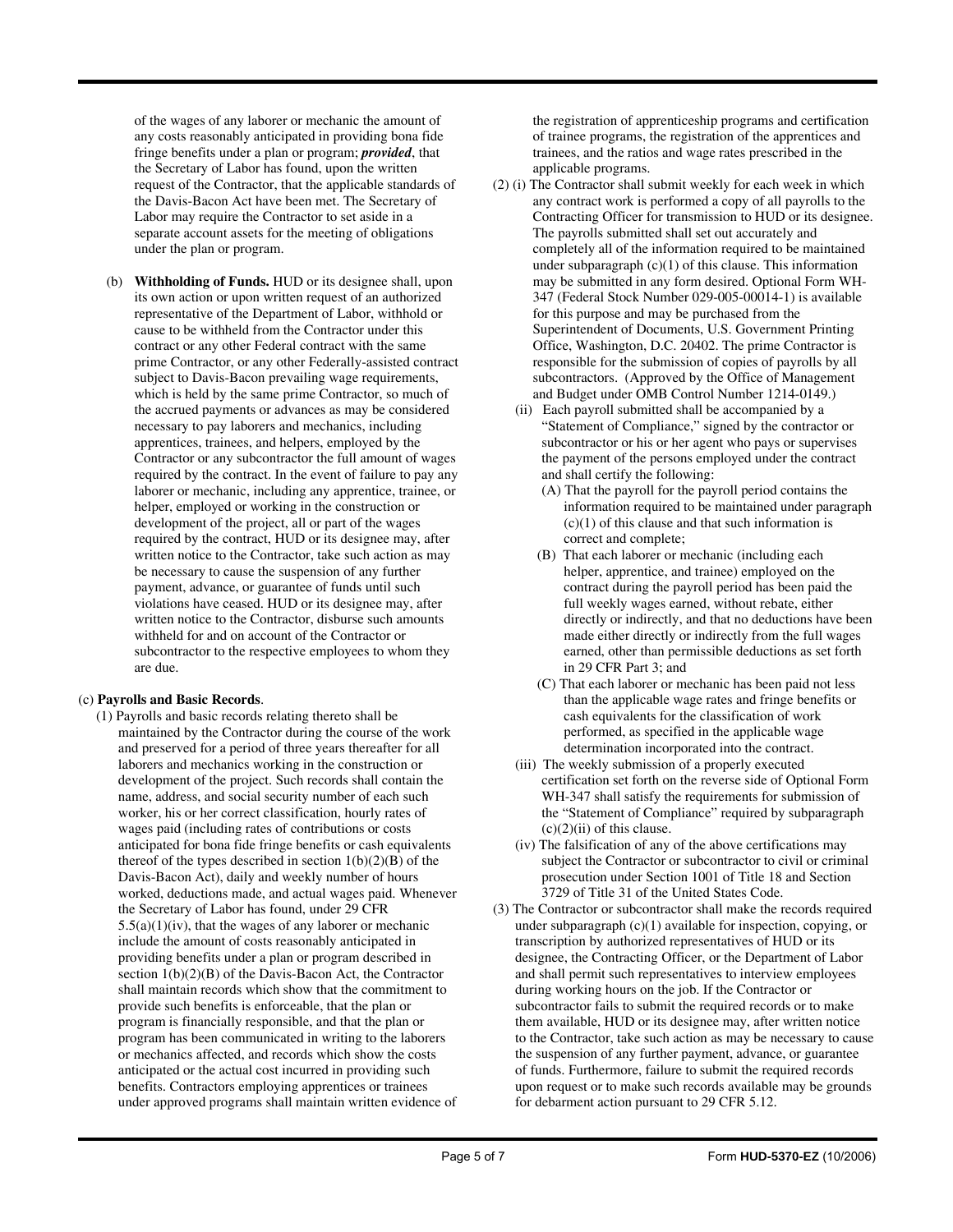(d) **Apprentices**. Apprentices will be permitted to work at less than the predetermined rate for the work they performed when they are employed pursuant to and individually registered in a bona fide apprenticeship program registered with the U.S. Department of Labor, Employment and Training Administration, Office of Apprenticeship Training, Employer and Labor Services (OATELS), or with a State Apprenticeship Agency recognized by OATELS, or if a person is employed in his or her first 90 days of probationary employment as an apprentice in such an apprenticeship program, who is not individually registered in the program, but who has been certified by OATELS or a State Apprenticeship Agency (where appropriate) to be eligible for probationary employment as an apprentice.

The allowable ratio of apprentices to journeymen on the job site in any craft classification shall not be greater than the ratio permitted to the Contractor as to the entire work force under the registered program. Any worker listed on a payroll at an apprentice wage rate, who is not registered or otherwise employed as stated in this paragraph, shall be paid not less than the applicable wage rate on the wage determination for the classification of work actually performed. In addition, any apprentice performing work on the job site in excess of the ratio permitted under the registered program shall be paid not less than the applicable wage rate on the wage determination for the work actually performed. Where a contractor is performing construction on a project in a locality other than that in which its program is registered, the ratios and wage rates (expressed in percentages of the journeyman's hourly rate) specified in the Contractor's or subcontractor's registered program shall be observed. Every apprentice must be paid at not less than the rate specified in the registered program for the apprentice's level of progress, expressed as a percentage of the journeyman hourly rate specified in the applicable wage determination. Apprentices shall be paid fringe benefits in accordance with the provisions of the apprenticeship program. If the apprenticeship program does not specify fringe benefits, apprentices must be paid the full amount of fringe benefits listed on the wage determination for the applicable classification. If the Administrator of the Wage and Hour Division determines that a different practice prevails for the applicable apprentice classification, fringes shall be paid in accordance with that determination. In the event OATELS, or a State Apprenticeship Agency recognized by OATELS, withdraws approval of an apprenticeship program, the Contractor will no longer be permitted to utilize apprentices at less than the applicable predetermined rate for the work performed until an acceptable program is approved.

(e) **Trainees**. Except as provided in 29 CFR 5.16, trainees will not be permitted to work at less than the predetermined rate for the work performed unless they are employed pursuant to and individually registered in a program which has received prior approval, evidenced by formal certification by the U.S. Department of Labor, Employment and Training Administration. The ratio of trainees to journeymen on the job site shall not be greater than permitted under the plan approved by the Employment and Training Administration. Every trainee must be paid at not less than the rate specified in the approved program for the trainee's level of progress, expressed as a percentage of the journeyman hourly rate

specified in the applicable wage determination. Trainees shall be paid fringe benefits in accordance with the provisions of the trainee program. If the trainee program does not mention fringe benefits, trainees shall be paid the full amount of fringe benefits listed in the wage determination unless the Administrator of the Wage and Hour Division determines that there is an apprenticeship program associated with the corresponding journeyman wage rate in the wage determination which provides for less than full fringe benefits for apprentices. Any employee listed on the payroll at a trainee rate who is not registered and participating in a training plan approved by the Employment and Training Administration shall be paid not less than the applicable wage rate in the wage determination for the classification of work actually performed. In addition, any trainee performing work on the job site in excess of the ratio permitted under the registered program shall be paid not less than the applicable wage rate in the wage determination for the work actually performed. In the event the Employment and Training Administration withdraws approval of a training program, the Contractor will no longer be permitted to utilize trainees at less than the applicable predetermined rate for the work performed until an acceptable program is approved.

- (f) **Equal Employment Opportunity.** The utilization of apprentices, trainees, and journeymen under this clause shall be in conformity with the equal employment opportunity requirements of Executive Order 11246, as amended, and 29 CFR Part 30.
- (g) **Compliance with Copeland Act Requirements**. The Contractor shall comply with the requirements of 29 CFR Part 3, which are hereby incorporated by reference in this contract.
- (h) **Contract Termination; Debarment**. A breach of the labor standards clauses in this contract may be grounds for termination of the contract and for debarment as a Contractor and a subcontractor as provided in 29 CFR 5.12.
- (i) **Compliance with Davis-Bacon and related Act Requirements**. All rulings and interpretations of the Davis-Bacon and related Acts contained in 29 CFR Parts 1, 3, and 5 are herein incorporated by reference in this contract.
- (j) **Disputes Concerning Labor Standards**. Disputes arising out of the labor standards provisions of this clause shall not be subject to the general disputes clause of this contract. Such disputes shall be resolved in accordance with the procedures of the Department of Labor set forth in 29 CFR Parts 5, 6, and 7. Disputes within the meaning of this clause include disputes between the Contractor (or any of its subcontractors) and the PHA, HUD, the U.S. Department of Labor, or the employees or their representatives.

## (k) **Certification of Eligibility.**

- (1) By entering into this contract, the Contractor certifies that neither it (nor he or she) nor any person or firm who has an interest in the Contractor's firm is a person or firm ineligible to be awarded contracts by the United States Government by virtue of section 3(a) of the Davis-Bacon Act or 29 CFR 5.12(a)(1).
- (2) No part of this contract shall be subcontracted to any person or firm ineligible for award of a United States Government